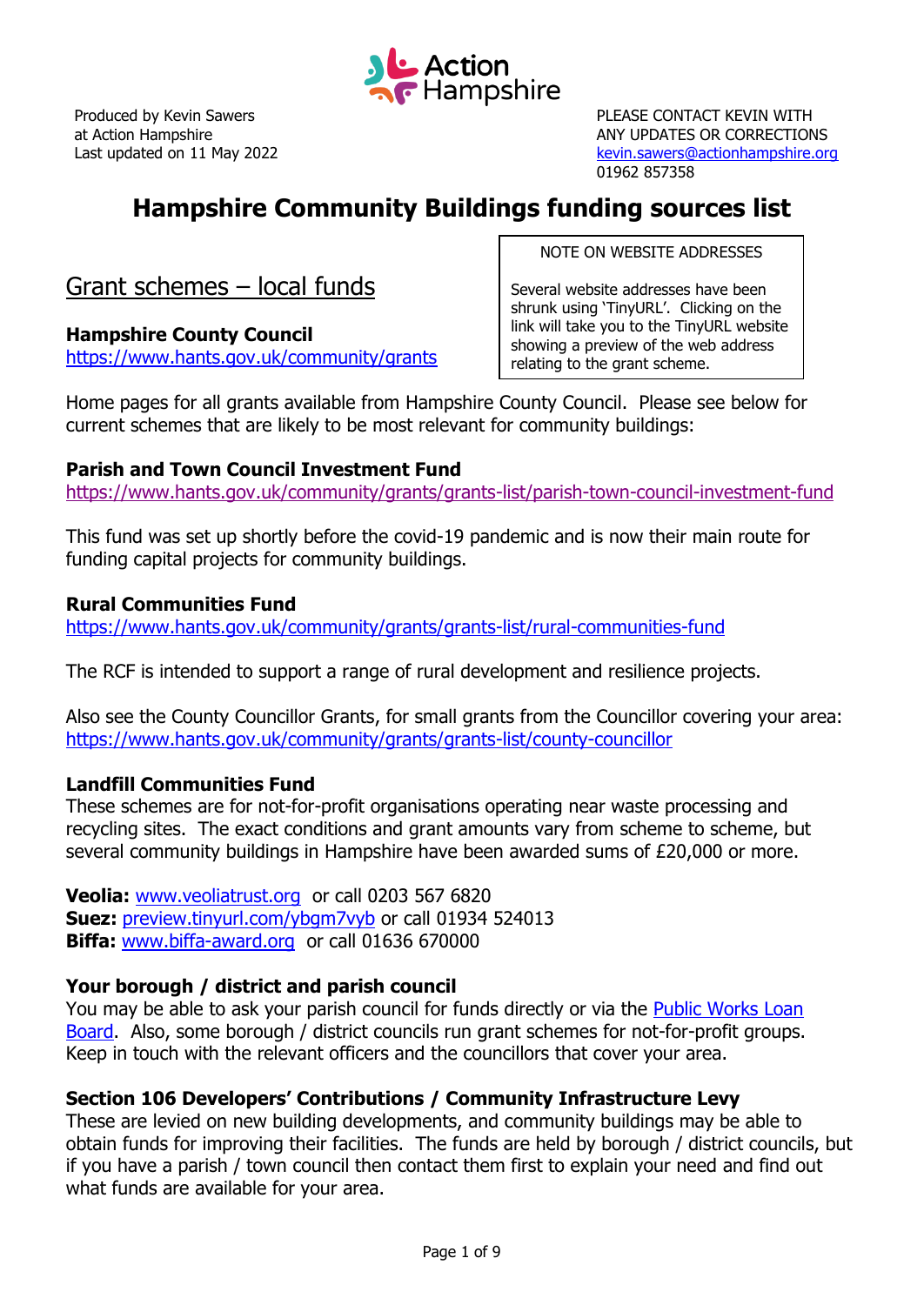

PLEASE CONTACT KEVIN WITH ANY UPDATES OR CORRECTIONS [kevin.sawers@actionhampshire.org](mailto:kevin.sawers@actionhampshire.org) 01962 857358

## **Hampshire and Isle of Wight Community Foundation**

<http://www.hiwcf.com/>or call 01256 798700

HIWCF runs various grant schemes aimed at local voluntary and community groups. Register with them to receive updates and information on new schemes.

## **New Forest National Park grants**

<http://www.newforestnpa.gov.uk/communities/grants/> or call 01590 646634 The National Park Authority awards grants for projects and activities within the New Forest National Park. See the website or call for more information about their schemes.

#### **South Downs Sustainable Communities Fund**

<https://preview.tinyurl.com/y3ybomhm> or call 01730 819219 Funding for projects that bring 'social, environmental, economic or cultural benefits to a community within the National Park'. Grants of £250-£10,000 are available, covering up to 50% of the total project cost. (Work on community buildings is not currently eligible.)

#### **Police and Crime Commissioner**

<https://www.hampshire-pcc.gov.uk/safer-together/funding/apply-for-funding> or call 01962 871595 Grants and contracting opportunities with the Police and Crime Commissioner are listed here.

## **Southern Electric Resilient Communities Fund**

<https://www.ssepd.co.uk/resiliencefund/> or call 0141 224 7712 To help communities deal with severe weather that disrupts electricity supplies. **Scheme due to reopen in early 2022.**

#### **Gannett Foundation Fund**

No central webpage – apply via your local Newsquest newspaper Open to local registered charities within the circulation area of a Newsquest publication (this includes the Hampshire Chronicle and several other papers in Hampshire).

#### **IGas Energy Community Fund**

<http://www.igascommunityfund.co.uk/>or call 07768 498148

Grants to help local communities located close to the oil and gas production and exploration sites that IGas operates. Four of their sites are in Hampshire. **Scheme currently closed.**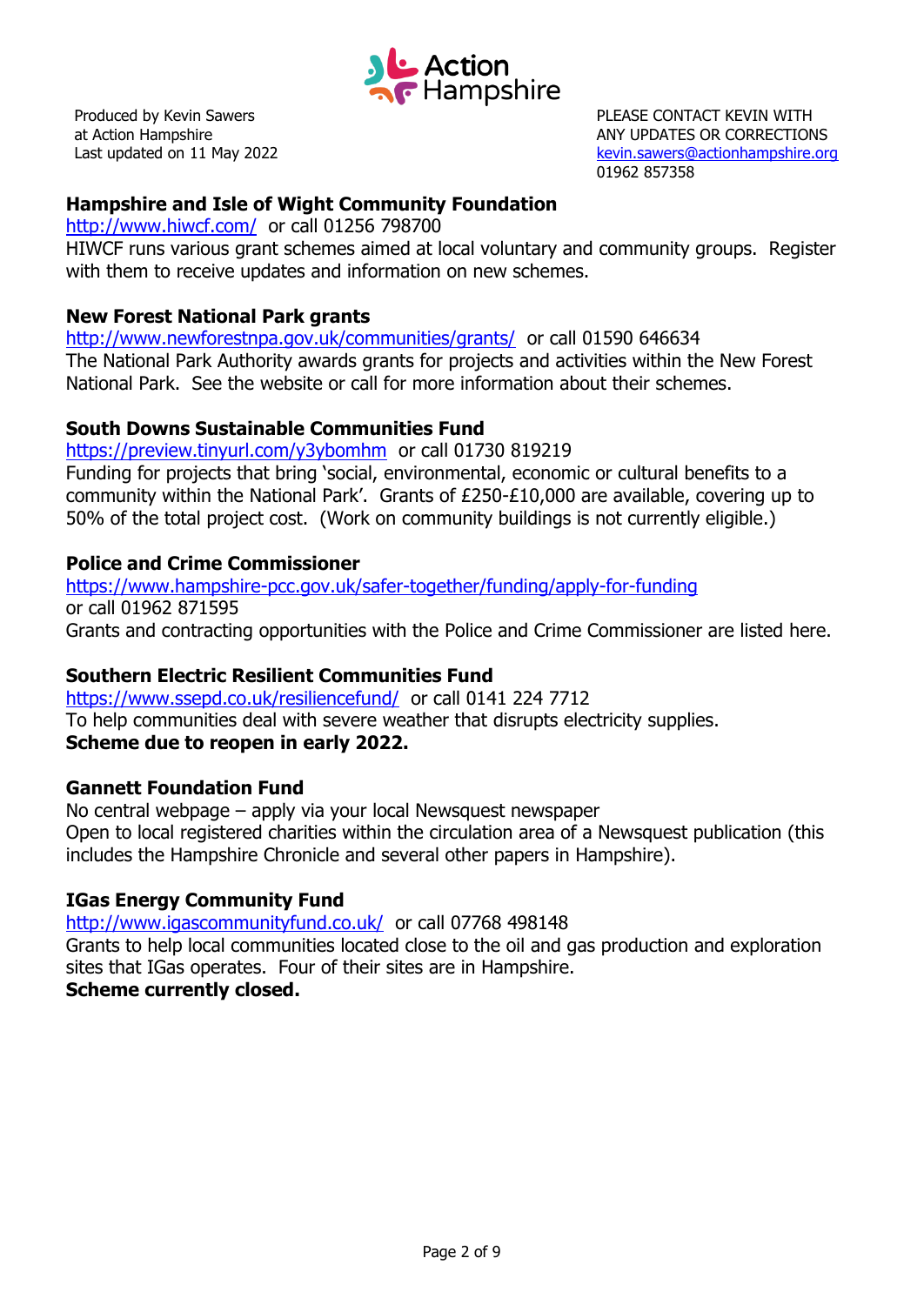

PLEASE CONTACT KEVIN WITH ANY UPDATES OR CORRECTIONS [kevin.sawers@actionhampshire.org](mailto:kevin.sawers@actionhampshire.org) 01962 857358

## Grant schemes – national funds for buildings and rural projects

## **These national funding bodies offer grants for various projects, usually including work on buildings. Contact them directly for the latest information.**

## **ACRE Village Hall Improvement Grant**

<http://acre.org.uk/our-work/village-hall-improvement-grant%20fund>or call 01285 653477 Grants of up to £75,000 for major building works on halls in villages and small towns. **Scheme currently closed but please log your interest so the demand can be noted.**

#### **The National Lottery Community Fund**

<https://www.tnlcommunityfund.org.uk/>or call 0345 410 2030 This is the new name for the Big Lottery Fund. Details of all the Community Fund programmes, both for large and small grants, can be found from this main site and on this phone number.

#### **Garfield Weston Foundation**

[www.garfieldweston.org/](http://www.garfieldweston.org/) or call 020 7399 6565 Several community halls and centres have recently been funded through the 'Community' strand, with grants from £1,000 to well over £100,000. Their policy is to give grants of a fairly small proportion of the total project cost, typically around 10% for building works.

**Trusthouse Charitable Foundation** (phone number 020 7264 4990) https://preview.tinyurl.com/yapp2qqf (specific fund for some community buildings) [preview.tinyurl.com/n3ww3ef](http://preview.tinyurl.com/n3ww3ef) (home page for all their grants)

## **Tesco Community Grants**

<https://tescobagsofhelp.org.uk/>or call 0121 237 5780 Grants of up to £2,000 for a wide range of community projects / activities.

**Bernard Sunley Charitable Foundation** (buildings and equipment costs only) <http://www.bernardsunley.org/>or call 020 7408 2198

## **Screwfix Foundation**

<https://www.screwfix.com/help/screwfixfoundation/>or call 0500 41 41 41 Grants of up to £5,000 for work on community buildings and people's homes.

## **B&Q Foundation**

<https://www.neighbourly.com/BandQFoundation> Grants to registered charities for a range of purposes, including improving community spaces.

## **Sport England**

<https://www.sportengland.org/funding/>or call 0345 8508 508 National Lottery funding relevant to community buildings with any kind of sporting facilities.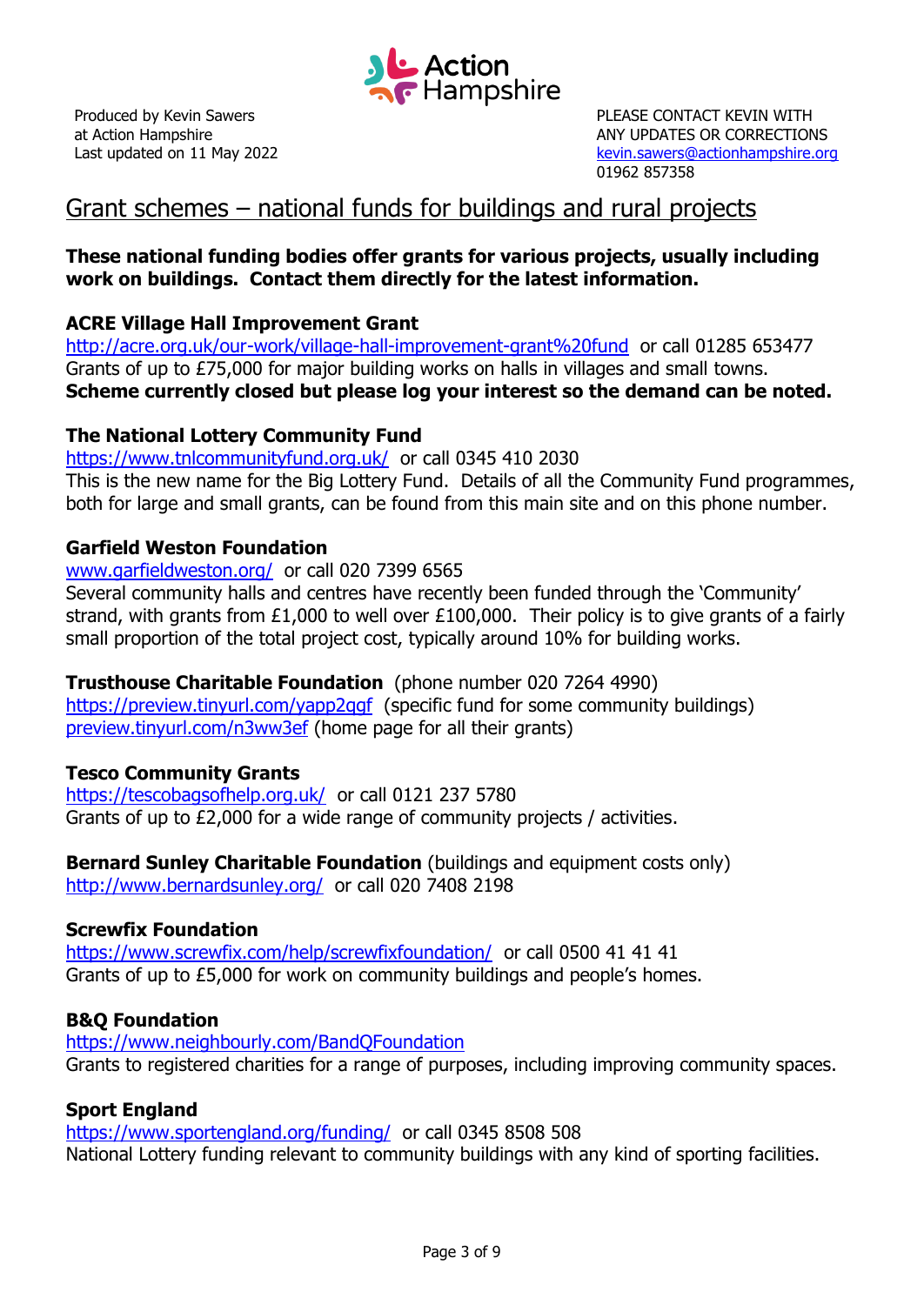

PLEASE CONTACT KEVIN WITH ANY UPDATES OR CORRECTIONS [kevin.sawers@actionhampshire.org](mailto:kevin.sawers@actionhampshire.org) 01962 857358

**Pilgrim Trust** – (preserving heritage, including buildings) <https://www.thepilgrimtrust.org.uk/grants/>or call 020 7834 6510

## **The Prince's Countryside Fund**

<http://www.princescountrysidefund.org.uk/grant-giving-programme/grant-programme> Grants for projects that will have 'a long-term positive impact on rural communities'.

## **Heritage Fund (previously the Heritage Lottery Fund)**

<https://www.heritagefund.org.uk/funding>or call 020 7591 6042 A range of grant schemes, some of which will be relevant to community buildings.

## **National Churches Trust**

<http://www.nationalchurchestrust.org/our-grants>or call 020 7222 0605 Particularly note the Community Grants programme to increase churches' community usage.

## **Allchurches Trust**

<https://www.allchurches.co.uk/> Mainly capital funding for churches and other Christian-based charities.

## **Power to Change Bright Ideas Fund and Community Business Fund**

<http://mycommunity.org.uk/funding-options/bright-ideas-fund/>

<https://www.powertochange.org.uk/get-support/programmes/community-business-fund/> Funding to start and develop community businesses such as shops, pubs, farms, and cafes. Community halls and associations might be able to apply for aspects of their own work; see the websites for more details.

## **Henry Smith Charity**

[www.henrysmithcharity.org.uk](http://www.henrysmithcharity.org.uk/) or call 020 7264 4970

## **Lloyds Bank Foundation**

<http://www.lloydsbankfoundation.org.uk/>or call 0870 411 1223

#### **Clothworkers' Foundation**

[foundation.clothworkers.co.uk](http://foundation.clothworkers.co.uk/) or call 020 7623 7041

## **Masonic Charitable Foundation**

<https://mcf.org.uk/get-support/grants-to-charities/>or call 020 3146 3337 Current priorities: disadvantaged children and young people and reducing isolation in later life.

## **Tudor Trust**

[www.tudortrust.org.uk/](http://www.tudortrust.org.uk/) or call 020 7727 8522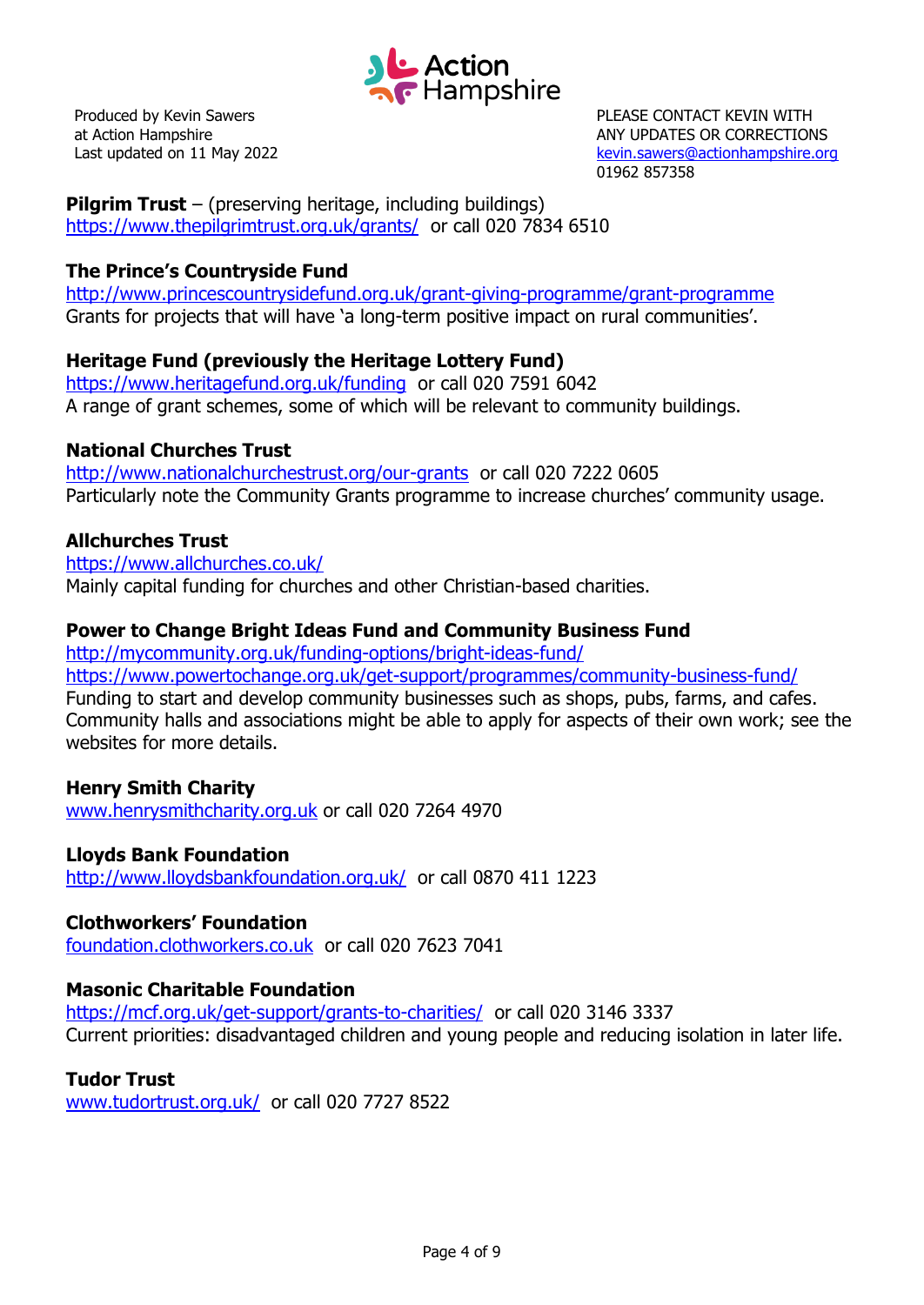

PLEASE CONTACT KEVIN WITH ANY UPDATES OR CORRECTIONS [kevin.sawers@actionhampshire.org](mailto:kevin.sawers@actionhampshire.org) 01962 857358

## **NEW: Community Ownership Fund**

<https://www.gov.uk/government/publications/community-ownership-fund-prospectus>

£150 million of funding across the UK to 'support community groups to take ownership of assets and amenities at risk of being lost'. Updated guidance is due in late May.

#### **NEW: Workplace Charging Scheme** <https://tinyurl.com/mthebwt9>

Funding for charities and small accommodation businesses (hotels, B&Bs etc.) to install electric vehicle charging points on their premises.

#### **Aviva Community Fund**

<https://www.aviva.co.uk/good-thinking/community-fund/> (no telephone number listed)

#### **Asda Foundation**

<https://www.asdafoundation.org/>Apply through your local Asda store

**People's Postcode Trust and Postcode Community Trust** 0131 555 7287 <http://www.postcodetrust.org.uk/><http://www.postcodecommunitytrust.org.uk/>

**Foyle Foundation** <http://preview.tinyurl.com/noywuax>or call 020 7430 9119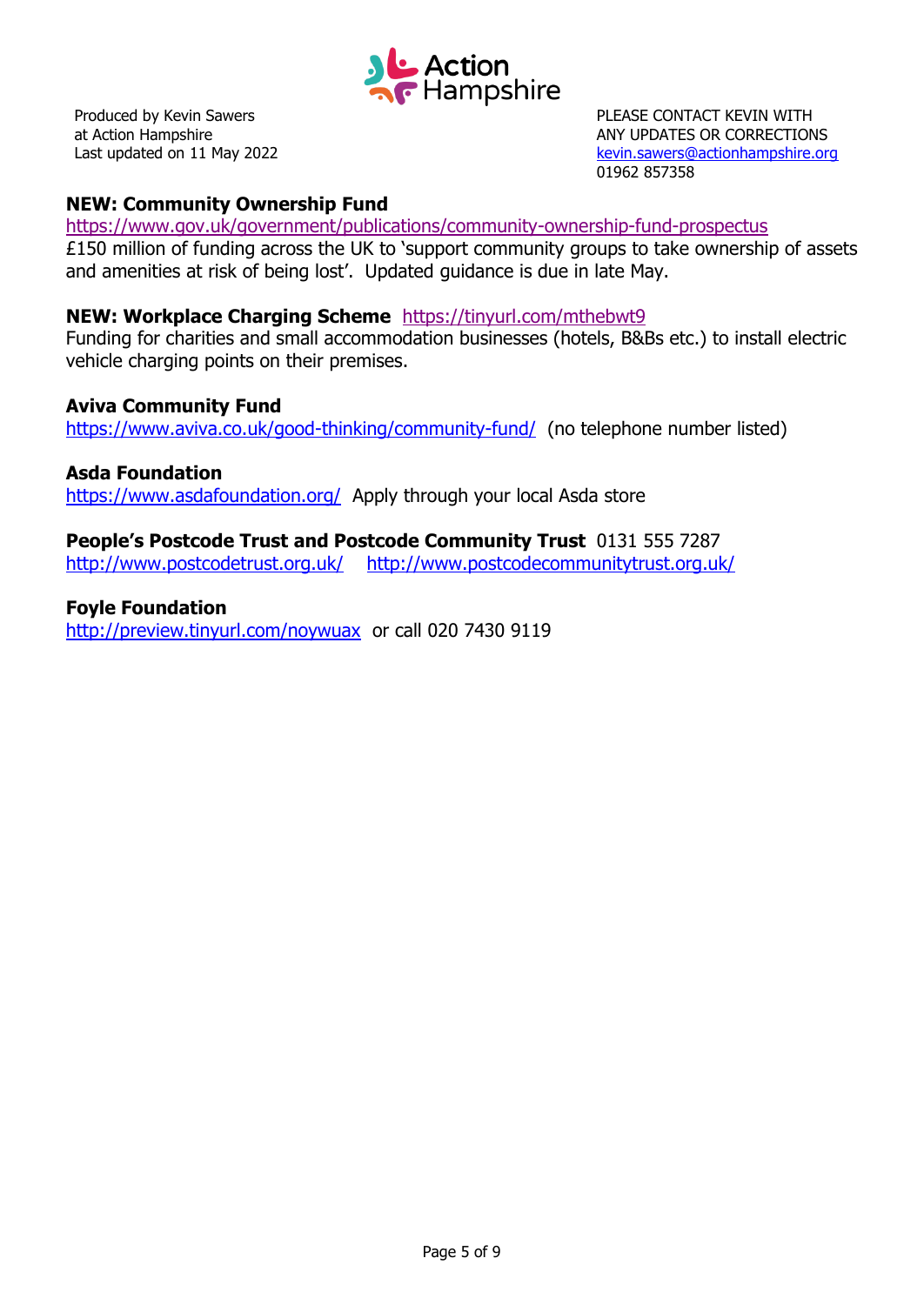

PLEASE CONTACT KEVIN WITH ANY UPDATES OR CORRECTIONS [kevin.sawers@actionhampshire.org](mailto:kevin.sawers@actionhampshire.org) 01962 857358

## Support and funding for energy efficiency / renewable energy

## **Rural Community Energy Fund**

#### <https://www.gov.uk/guidance/rural-community-energy-fund>

A grant scheme of up to £100,000 for the development of renewable energy projects that will benefit rural communities (not just individual organisations in those communities). The Fund is being run by across England by five 'Energy Hubs'; with southern Hampshire and the Isle of Wight in the South West Energy Hub and the rest of Hampshire in the South East:

<https://www.westofengland-ca.gov.uk/south-west-energy-hub/> <https://www.energyhub.org.uk/>

## **NEW: Low Carbon Across the South East (LoCASE)** <https://locase.co.uk/>

Grants of up to £10,000 for a range of energy efficiency measures (up to 40% of the total cost)

## **Naturesave Trust: Community Renewable Energy Grants**

<https://www.naturesave.co.uk/naturesave-trust/> or call 01803 864390 Small grants for specific initiatives to promote sustainable development, e.g. energy efficiency surveys, solar panels, heat pumps etc.

## **MCS Charitable Foundation**

#### <https://www.mcscharitablefoundation.org/>

Grants for renewable energy and low carbon technology projects. These 'should have a UKwide impact, either through having a national reach or through developing/demonstrating an innovative approach that could be replicated, adapted or scaled up.'

## **ACRE Rural Community Buildings Loan Fund**

[www.acre.org.uk/our-work/rural-community-buildings-loan-fund](http://www.acre.org.uk/our-work/rural-community-buildings-loan-fund) or call 01285 653477 An option worth considering for halls in rural areas. See the next page for more details.

## **Energy audit tool for use by community building staff and committees**

#### [preview.tinyurl.com/o8h6nqm](http://preview.tinyurl.com/o8h6nqm)

The Centre for Sustainable Energy has an energy audit template that you can download free of charge from their website (at the link above). It is intended for use by non-experts and should provide useful evidence to help with grant applications and other fundraising.

## **Energy Saving Trust**

#### [www.energysavingtrust.org.uk/](http://www.energysavingtrust.org.uk/) or call 0300 123 1234

The website has a range of resources and information about saving energy and generating your own heat or power.

## **Carbon Trust**

#### <https://www.carbontrust.com/resources>

Guides and toolkits on a range of energy-related issues. The most useful topic for community buildings to search in is probably 'Future energy systems'.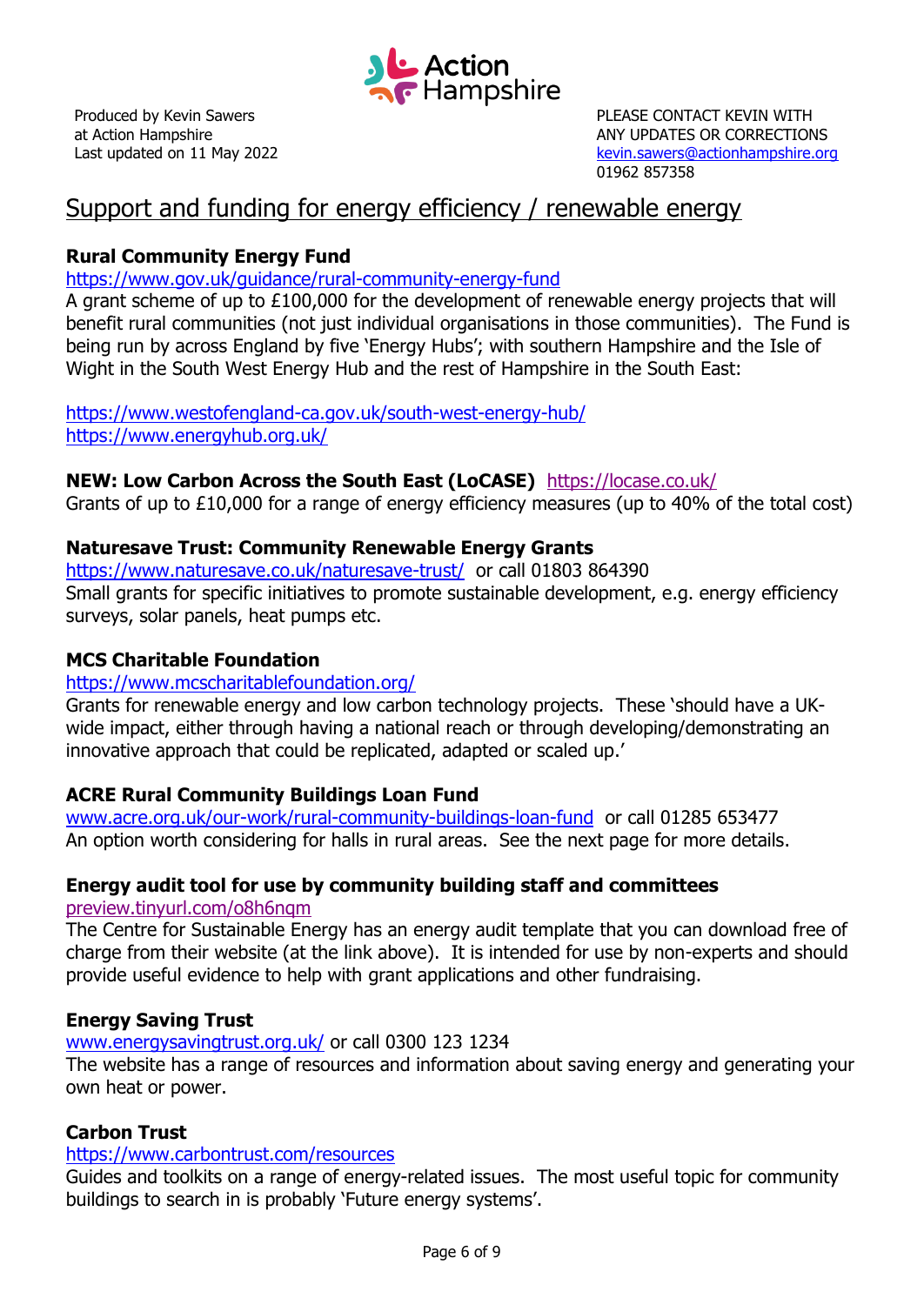

PLEASE CONTACT KEVIN WITH ANY UPDATES OR CORRECTIONS [kevin.sawers@actionhampshire.org](mailto:kevin.sawers@actionhampshire.org) 01962 857358

## Loan schemes and other useful contacts

## **ACRE Rural Community Buildings Loan Fund**

[www.acre.org.uk/our-work/rural-community-buildings-loan-fund](http://www.acre.org.uk/our-work/rural-community-buildings-loan-fund) or call 01285 653477 Loans from £1,000-£20,000 (and occasionally higher) to help community halls in rural areas to meet the cost of capital works, especially to reduce bills or increase income. The Fund is often over-subscribed so contact ACRE as soon as you decide you might want to apply for a loan.

## **Other loan funding**

Co-op Foundation <https://www.coopfoundation.org.uk/>(scroll to the bottom of the page) Interest-free loans of up to £50,000 for 'enterprising ideas to improve community spaces'. See the website for examples of projects they would like to support.

Charity Bank loans [www.charitybank.org/](http://www.charitybank.org/) or call 01732 774040 Charity Bank can give loans for a range of purposes up to £1,000,000.

Venturesome – loans from the Charities Aid Foundation [preview.tinyurl.com/hanu5cs](http://preview.tinyurl.com/hanu5cs) or call 0300 0123 300 Loans to incorporated organisations only, for a wide range of charitable / social purposes.

We recommend that unincorporated organisations (e.g. village hall charitable trusts) do not generally consider borrowing money, because of the potential liability to the charity trustees as individuals. The ACRE Loan Fund (above) is an exception; it is specifically designed for small, unincorporated charities, with flexible terms and a low interest rate.

#### **Gift Aid**

#### <https://www.gov.uk/claim-gift-aid/overview>

Charities and Community Amateur Sports Clubs embarking on a major fundraising drive should consider registering for Gift Aid. You can then claim 25p for every £1 you receive in donations from individuals. Also see:<https://www.gov.uk/claim-gift-aid/small-donations-scheme>

#### **Free or low-cost legal advice**

We may be able to access free initial legal advice, followed by (optionally) at-cost further work. Contact Kevin (details at the top of the page) for details.

#### Charity Property Help: [preview.tinyurl.com/zexvzd5](http://preview.tinyurl.com/zexvzd5)

A service run by the Royal Institution of Chartered Surveyors that offers free professional advice and support to charities on building-related issues.

#### LawWorks: <https://www.lawworks.org.uk/legal-advice-not-profits>

This service links up charities and non-profit groups in need of legal advice with solicitors willing to give their time free of charge. Their resources are limited and community halls are low on their list of priority groups, but it may be worth asking if your resources are very tight.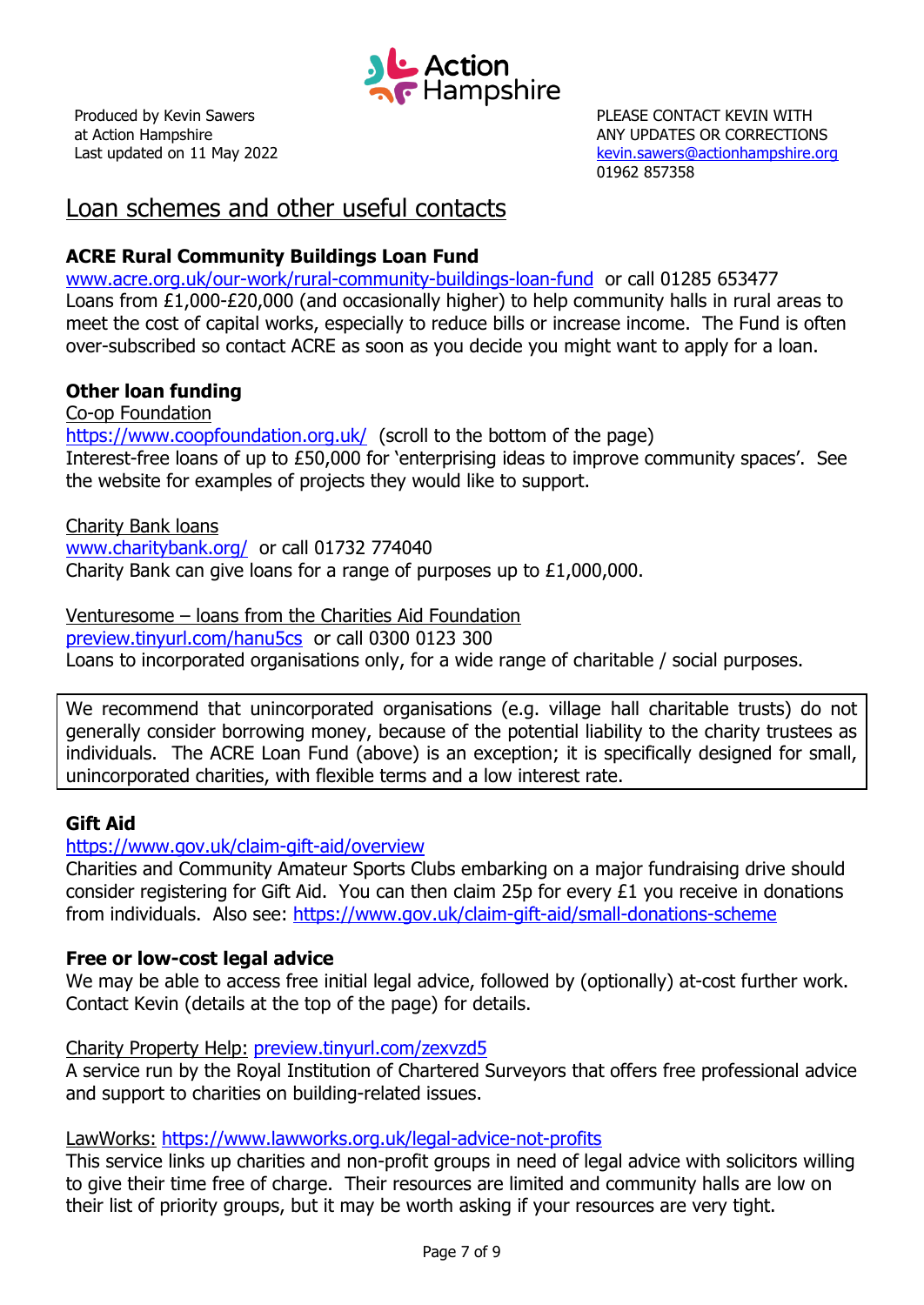

PLEASE CONTACT KEVIN WITH ANY UPDATES OR CORRECTIONS [kevin.sawers@actionhampshire.org](mailto:kevin.sawers@actionhampshire.org) 01962 857358

## **Ethical Property Foundation**

<http://preview.tinyurl.com/pndegfk>or call 0300 333 6595 Free initial advice on buying, managing, and letting property.

#### **Cranfield Trust**

<https://www.cranfieldtrust.org/>or call 01794 830338 Free advice for charities on management consultancy and HR issues.

#### **Local solicitors and churches**

Some solicitors and churches (especially Church of England) run funds focusing on small geographical areas. These aren't often advertised widely but may be able to fund your work.

#### **Local businesses**

They may be able to help with grants, sponsorship (in return for some publicity), resources, equipment, staff time etc. Be creative with what you can offer local companies in return for their support and use any contacts or other links you have.

#### **Crowdfunding**

This is a new approach to fundraising which uses online technology to enable the gaining and handling of donations from a large number of people.

[https://www.charitydigitalnews.co.uk/2019/02/21/the-best-free-online-fundraising-platforms](https://www.charitydigitalnews.co.uk/2019/02/21/the-best-free-online-fundraising-platforms-for-charities/)[for-charities/](https://www.charitydigitalnews.co.uk/2019/02/21/the-best-free-online-fundraising-platforms-for-charities/) A list of crowdfunding sites for charities

Two of the most well-known fundraising platforms used by charities are Just Giving and Crowdfunder. See the links below for more details:

<https://www.justgiving.com/for-charities/a-new-free-way-to-join-justgiving>

<https://www.crowdfunder.co.uk/>

## **Dulux Community Re-Paint scheme**

[www.communityrepaint.org.uk](http://www.communityrepaint.org.uk/)

Community buildings can apply for paint for their halls from their local scheme.

## **B & Q**

[preview.tinyurl.com/2wccga5](http://preview.tinyurl.com/2wccga5) or contact your local branch

B & Q stores can donate items like slightly damaged tins of paint and end-of-range materials, and they give grants of up to £250 for projects that save energy, conserve nature, help people grow their own produce or support local culture and heritage.

## **Community Payback**

<https://www.gov.uk/nominate-community-payback-project>

Formerly known as Community Service. Organisations put themselves forward to get support from offenders, with decorating a community centre being one of the suggested projects.